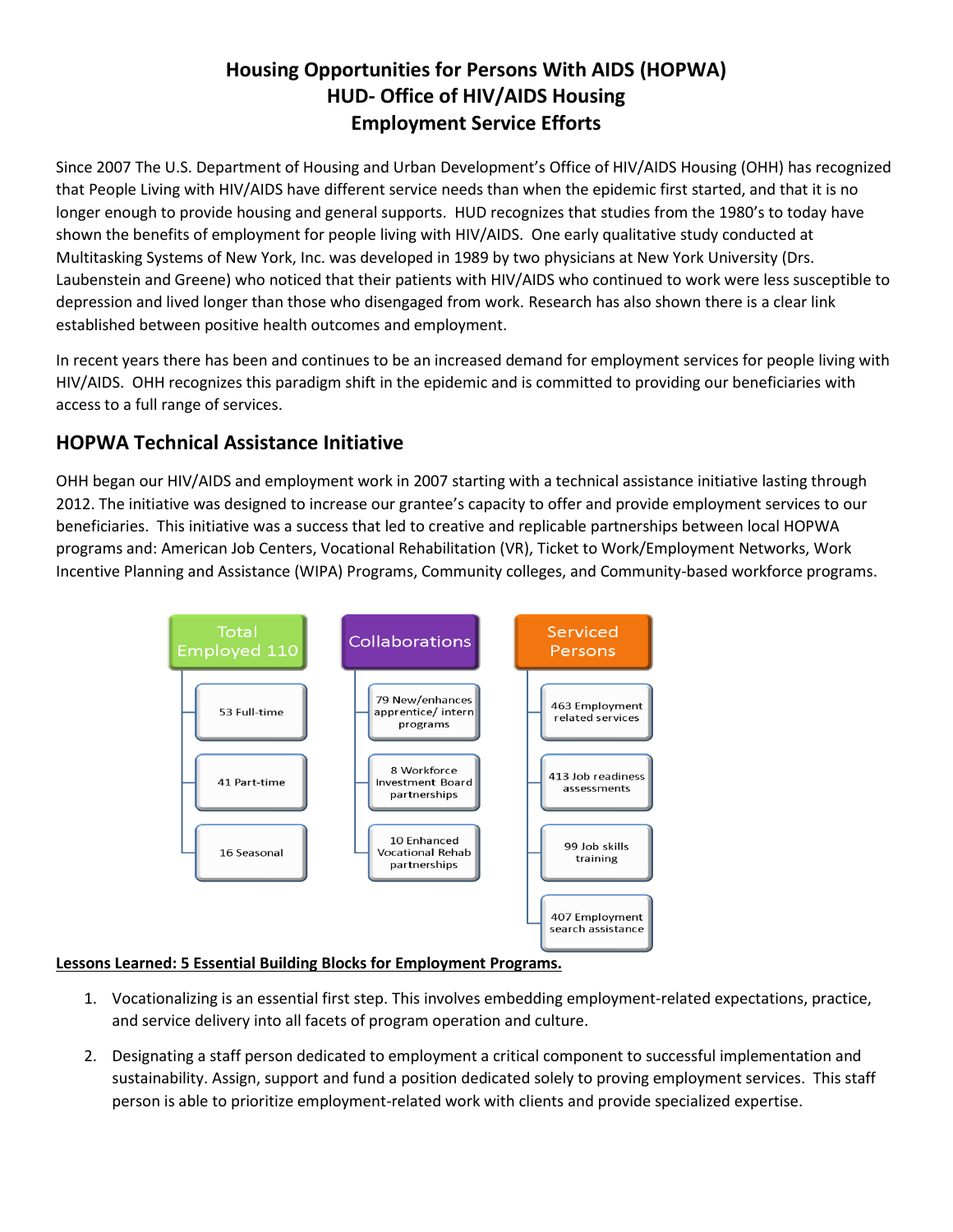- 3. Employment readiness is critical for client engagement and job attainment. Providers should consider utilizing vocational assessment tools and implementing evidence-based public health models and techniques, such as Stages of Change and Motivational Interviewing.
- 4. Building collaborations with mainstream workforce services expands agency capacity to connect clients with employment services and opportunities Collaborations and partnerships are necessary to educate staff on how to effectively link clients to employment services and opportunities.
- 5. Understanding the impact of earned income on disability benefits improves client motivation and diminishes staff and client fear of negative consequences to employment. Providers should ensure that designated staffers have a basic understanding of SSI and SSDI rules on the potential impact of earned income on disability benefits.

For more information on developing employment programs please click the following links: (1[\) Vocationalizing](http://www.vpi.org/wordpress/tap/webinars/gettingtowork/vocationalizing/) [–](http://www.vpi.org/wordpress/tap/webinars/gettingtowork/vocationalizing/) [December 2011;](http://www.vpi.org/wordpress/tap/webinars/gettingtowork/vocationalizing/) (2) [Vocational Assessments](http://www.vpi.org/wordpress/tap/webinars/gettingtowork/voc-assessment/) – February 2012; (3[\)Benefits Planning and Returning to Work](http://www.vpi.org/wordpress/tap/webinars/gettingtowork/benefits-planning/) – March [2012;](http://www.vpi.org/wordpress/tap/webinars/gettingtowork/benefits-planning/) (4[\) Job Readiness Services](http://www.vpi.org/wordpress/tap/webinars/gettingtowork/job-readiness/) – April 2012; (5) [Living and Working with HIV](http://www.vpi.org/wordpress/tap/webinars/gettingtowork/working-hiv/) – May 2012; (6) [Navigating Workforce](http://www.vpi.org/wordpress/tap/webinars/gettingtowork/workforce-systems/)  Systems – [July 2012](http://www.vpi.org/wordpress/tap/webinars/gettingtowork/workforce-systems/) (7) [Sustainability: Ensuring Your Employment Program's](http://www.vpi.org/tap/webinars/gettingtowork/sustainability) [Long Term](http://www.vpi.org/tap/webinars/gettingtowork/sustainability) Success – [September 2012](http://www.vpi.org/tap/webinars/gettingtowork/sustainability) (8) *[Getting to Work](http://www.vpi.org/tap/webinars/gettingtowork/wrap-up/)* [W](http://www.vpi.org/tap/webinars/gettingtowork/wrap-up/)rap-Up – [November 2012](http://www.vpi.org/tap/webinars/gettingtowork/wrap-up/)

### **Getting To Work On-Line Curriculum**

In 2014, in partnership with the U.S. Department of Labor and the Working Positive Coalition, HUD launched an online "Getting to Work" employment curriculum [https://www.hudexchange.info/trainings/dol-hud-getting-to-work](https://www.hudexchange.info/trainings/dol-hud-getting-to-work-curriculum-for-hiv-aids-providers/)[curriculum-for-hiv-aids-providers/.](https://www.hudexchange.info/trainings/dol-hud-getting-to-work-curriculum-for-hiv-aids-providers/) We expanded on the technical assistance initiative efforts and lessons learned, and further clarified more specific action steps and processes to the five building blocks of employment programs and beneficiary employment reediness actions.

# **HHS MHAF Employment Initiative**

In 2017 OHH worked in partnership with the Department of Health and Human Services (HHS) Minority HIV/AIDS Fund (MHAF) and the SPNS Program to issue a Notice of funding Opportunity (NOFO) and award 12 projects to address the employment needs of people living with HIV/AIDS expanding upon the HOPWA Getting to Work Curriculum. The 12 projects are currently in the final stage of implementation and evaluation.

The overall goal of this SPNS initiative is to decrease the impact of the social determinants of health (such as unmet housing or employment needs) that affect long-term HIV health outcomes for people with HIV impacted by employment and housing instability. The Project includes 12 demonstration sites that implement, evaluate, and will disseminate innovative strategies for integrating HIV care, housing, and employment services into a coordinated intervention. Boston University's Center for Innovation in Social Work in Health serves as the Evaluation and Technical Assistance Provider. This link<https://targethiv.org/housing-and-employment> will provide you access to additional information on this initiative with issue briefs and spotlights on different models. There are several other project papers, manuals, etc that are still in development and will be posted to this site.

### **HOPWA NOFO**

OHH published a NOFO on April 15, 2021. This NOFO is an opportunity for communities to fund new Housing programs that can also address the employment needs of people living with HIV/AIDS. Projects funded through this HOPWA funding opportunity will achieve six required project objectives:

- *1.* Implement and document housing and services models for low-income persons living with HIV and their families that are innovative and replicable in other similar localities or nationally.
- *2.* Increase alignment with new or existing local initiatives or strategies to end the HIV/AIDS epidemic by elevating housing as an effective structural intervention.
- *3.* Improve coordination among local housing and service providers and use of available community resources.